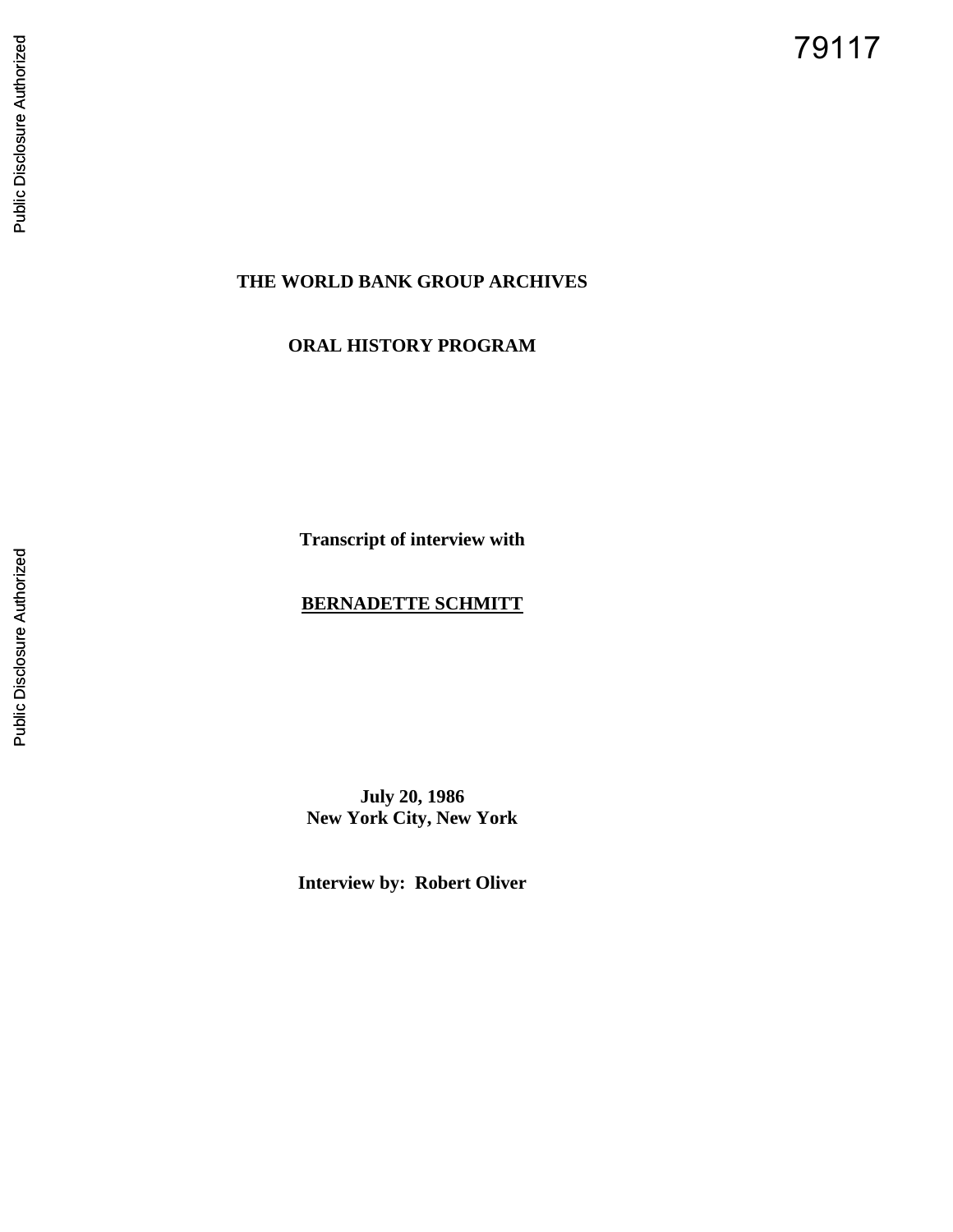#### **[Begin Tape 1, Side A]**

**OLIVER:** July 20, 1986. This is Robert Oliver about to have a happy conversation with Bernadette Schmitt in New York City. I wonder if we could begin by your telling a bit about your background and how you got to know Mr. [George D.] Woods; eventually I'll ask you about how you came to the World Bank. Where were you born?

**SCHMITT:** In Grand Rapids, Michigan. I grew up in a family of nine children and went through high school and one year of college and then got a job. It was in the midst of the Depression, and I went to work for a candy company—Chici [phonetic] Candies and worked as secretary and all-around clerk. It was a rather small office. That's where I got most of my experience. Some friends of mine were going to Texas for a while, and I went down with them and got a job there with the Department of Labor Statistics. Eventually I was transferred to the Philadelphia office. They had an office in Philadelphia, and while I was living in Philadelphia, I took a civil service examination. Later on, I was working for the Navy Department in Philadelphia for Captain Hoots [phonetic] who was the Supervisory Cost Inspector in an office there. I worked there for a couple of years, and at the end of 1942 I thought maybe I'd go back to Michigan.

Meanwhile I'd met other friends in Philadelphia and worked with them. They were all moving down to Washington. The war was hot. It was after Pearl Harbor, and they said to come on down. They had lined up a job for me there in the Pentagon. And I worked for—I guess he was a Major at the time—Major Tritopo [phonetic]. And then he was transferred to Washington, D.C., across the river from the Pentagon, and I decided I'd rather take my chances and be reassigned in the Pentagon. And that's how I landed with Mr. Woods. Eileen Shoemaker, who worked for Frank Denton who had recruited Mr. Woods to the Pentagon, was the chief clerk in our division—the Production Division which was in the Army Service Forces under General [Brehon B.] Somervell.

Mr. Woods had needed a secretary. I guess his last secretary had resigned, and so she thought he and I would match up in personality and temperament. Anyway I started working for George Woods then.

**OLIVER:** This is the Mr. George Woods that you continued to work with after the war and through the years in the World Bank?

**SCHMITT:** Yes. George D. Woods. He was a major in the Army at the time, and before the end of the war he became Colonel Woods. As he always said, "A civilian in uniform<sup>"</sup>

**OLIVER:** You have mentioned the name Frank Denton. Would you say a word about him and his relation with Mr. Woods and what you can about how Mr. Woods happened to be recruited into that particular unit?

**SCHMITT:** Oh, I don't know, except that it was the Production Division and they had a lot to do with liaison with the War Production Board and getting materiel out to the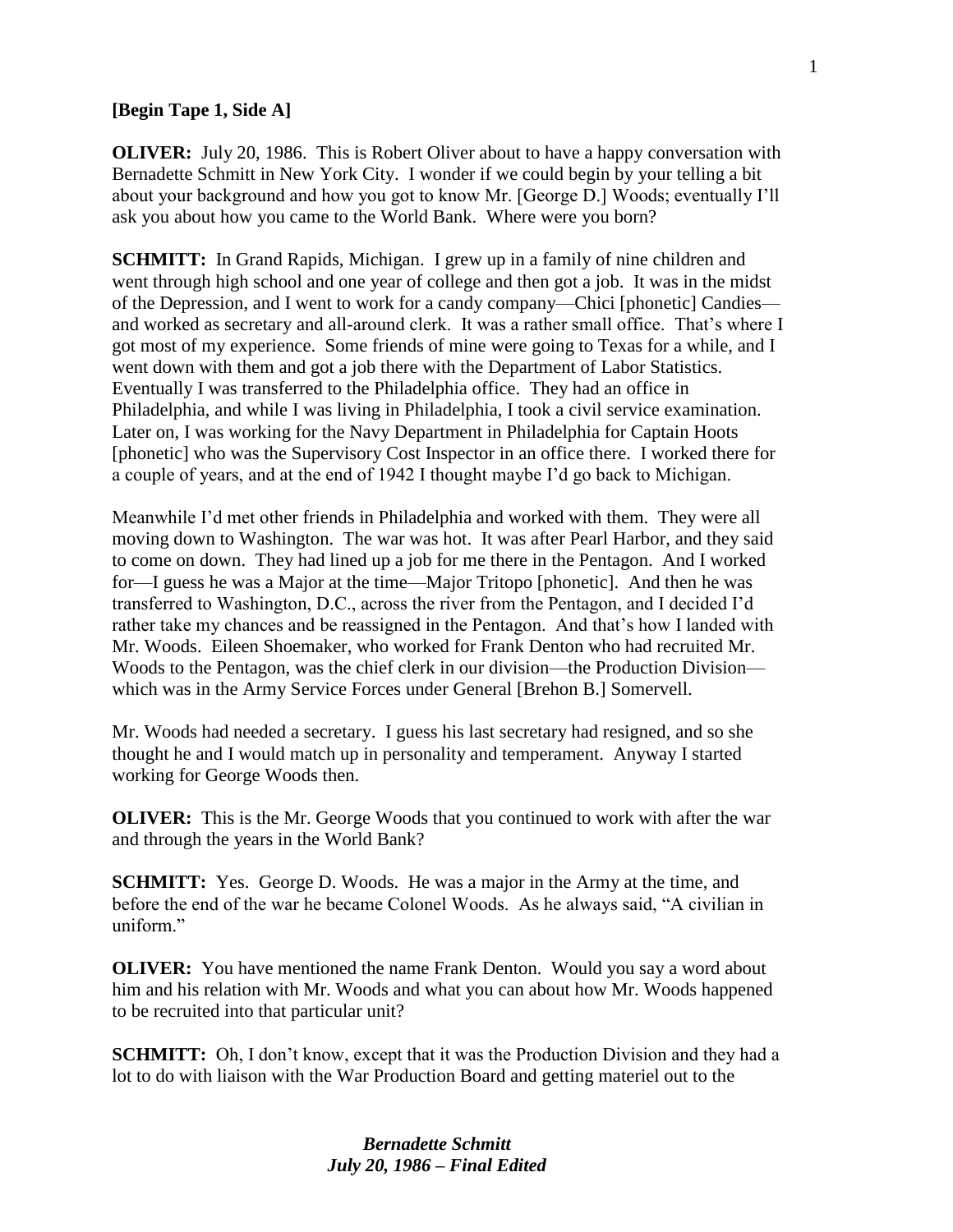armed forces. There was a lot of coordination there. They were both bankers. Frank Denton was the son of a commercial banker in Arkansas, Kansas, and came to Washington or maybe to Pittsburgh first. But he used to be an auditor for the Treasury Department. He ended up in the Mellon Securities Corporation or helped to found it along with R. K. Mellon. Yes, I believe it was R. K. He was in that position, the head of Mellon Securities Corporation, at the time of the war and went down to get the war over with and do his bit. And then he was down there only a couple of months. I think he went down in early 1942, and by the end of that year he had recruited Mr. Woods from New York. He said, "Come on, George, we've got to get this war over with."

**OLIVER:** I take it they had known each other.

**SCHMITT:** They were very good friends—Betty and Frank and George and Louise. So they all moved down to Washington and spent those years there. The Dentons had two sons. And they kept their home in Pittsburgh. And anyway Frank Denton was a colonel when I went down there, and then he eventually ended up as a brigadier general before the war was over. They both were anxious to have the war ended and get home, back to their respective positions and their respective cities.

**OLIVER:** Well, how about you? First of all, before I ask you what you decided to do after the war, are there any incidents—anecdotes so to speak—about this period which come to your mind? About personalities or about the kind of work that was being done. Did you work late hours?

**SCHMITT:** Oh, yes, we worked six days a week. Usually until seven o'clock because there was a line of command, and we'd have to wait for General Somervell to go home, and Howard Bruce. He was a civilian in the Pentagon. I think he was the next in command. I think Somervell was head of Army Service Forces, and then it was Mr. Bruce and then—who was the next one?—Lucius Clay. Lucius D. Clay. He was a general. And as it got down to the next level, there was a General [H.C.] Minton. He was head of the Production Division, and I guess his assistant head of the department was Frank Denton. And then George was next in line under Denton.

After I got assigned to George Woods, we worked in adjoining offices. Denton's secretary, then Glenmar Blaugh—very nice gal, quite a character, wanted to go in the OSS [Office of Strategic Services], the predecessor of the CIA [Central Intelligence Agency]. She was going to go overseas, so he needed a new secretary. He told George he wanted me to work for him. That was the way that started. I went to work for him and finished the war there with Colonel Denton, then General Denton.

When the war was over, we all headed home. They both had asked me to go to work for them after the war, and I thought New York was more fascinating than Pittsburgh.

#### **OLIVER:** Quite right.

**SCHMITT:** But anyway, at the end of the war Mr. Denton went back to Pittsburgh, and Mr. Woods came back to New York. And by that time I decided I would come up to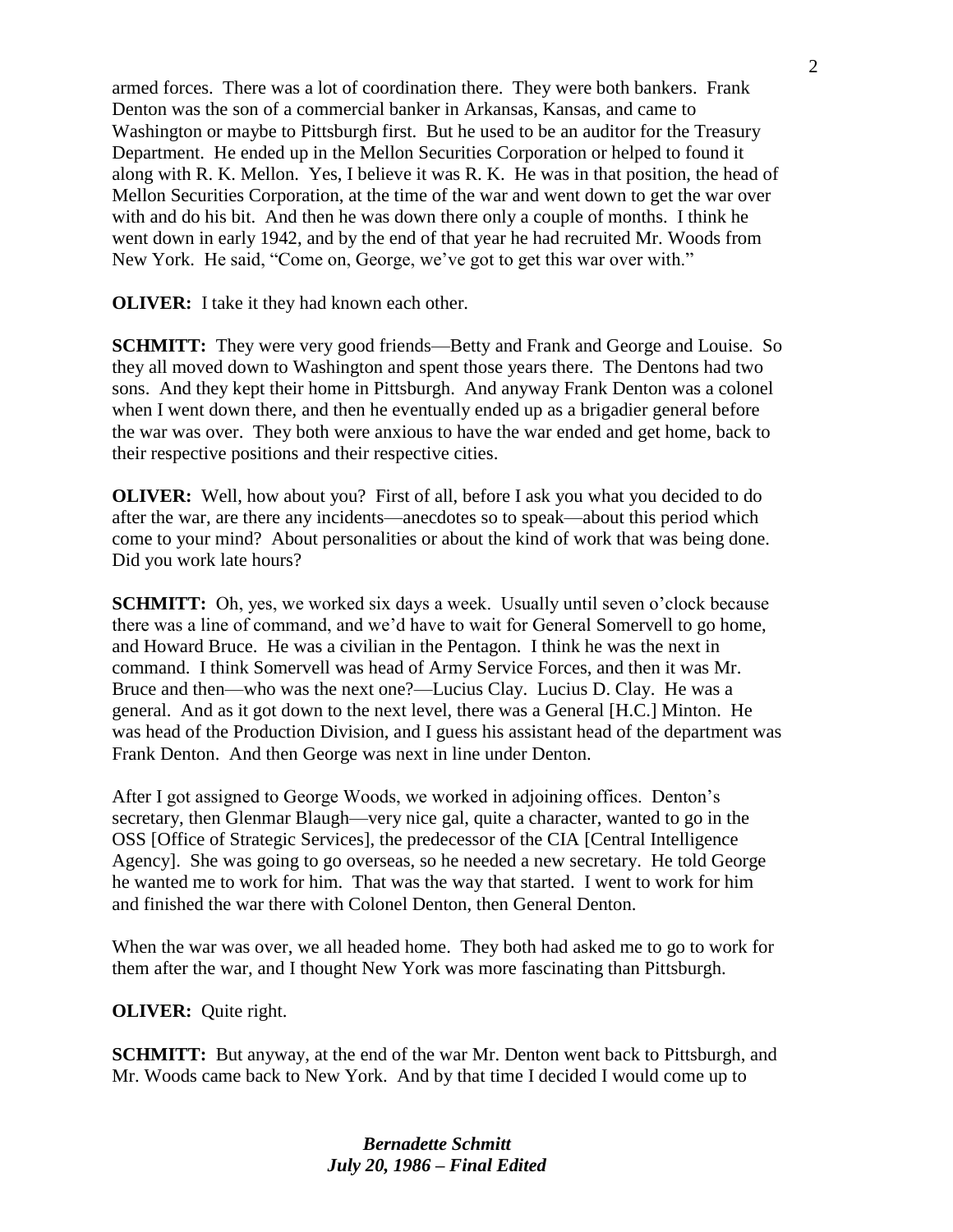New York to work in First Boston, and there was no problem about that. He paved the way, and I was taken on. And then soon after that in 1945—that was October 1945—he and Denton both left Washington almost immediately after the war. They both checked out of the Army as quickly as they could because they wanted to get on with their lives and settle again in their previous positions.

And then because of some conversations they'd had during the last year or so they were in Washington—the war was winding down and First Boston and Mellon Securities decided to merge. And I guess R. K. Mellon wanted Frank Denton to come on with the bank—the Mellon Bank—and give up the Mellon Securities, so Mellon Securities merged with First Boston. And then they brought a lot of commercial activity into First Boston. But that was in 1946. And then for a while we moved over to 2 Wall Street. We had been at 100 Broadway when I first started in 1945. And then Mr. Woods and a big segment of the Buying Department went over and took the Mellon Securities offices which were in 2 Wall Street at the time.

And we had a door put through from one building to the next so that people could walk through without going down to the street, because they were two separate buildings. We stayed there for about a year and then moved back to 100 Broadway, and I guess we found more space in the building, or whatever, and we found enough space to absorb everybody. And so we gave up the Mellon Securities offices.

**OLIVER:** When you say "we," I take it you were by this time working for Mr. Woods in New York.

#### **SCHMITT:** Yes. Yes.

#### **OLIVER:** Did you start . . .

**SCHMITT:** He came as a Vice President, and I guess you'd have to refer to the annual reports. I'm not sure just which year it was he became Senior Vice President or Executive Vice President, whichever it was, and then by 1949 he was made Chairman of the Executive Committee. In 1951 when Mr. [Harry M.] Addinsell stepped down as Chairman, he became Chairman of the Board. And I should say Colonel [Allan M.] Pope had been President when we first came back in 1945. And then somewhere in those years he had stepped down, and Mr. [James] Coggeshall became President. And then Mr. Woods, following in 1951, became Chairman after Mr. Addinsell left.

**OLIVER:** That's Chairman of the Board?

**SCHMITT:** Chairman of the Board of First Boston Corporation.

**OLIVER:** Was he also Chief Executive Officer, or did that title even exist in those days?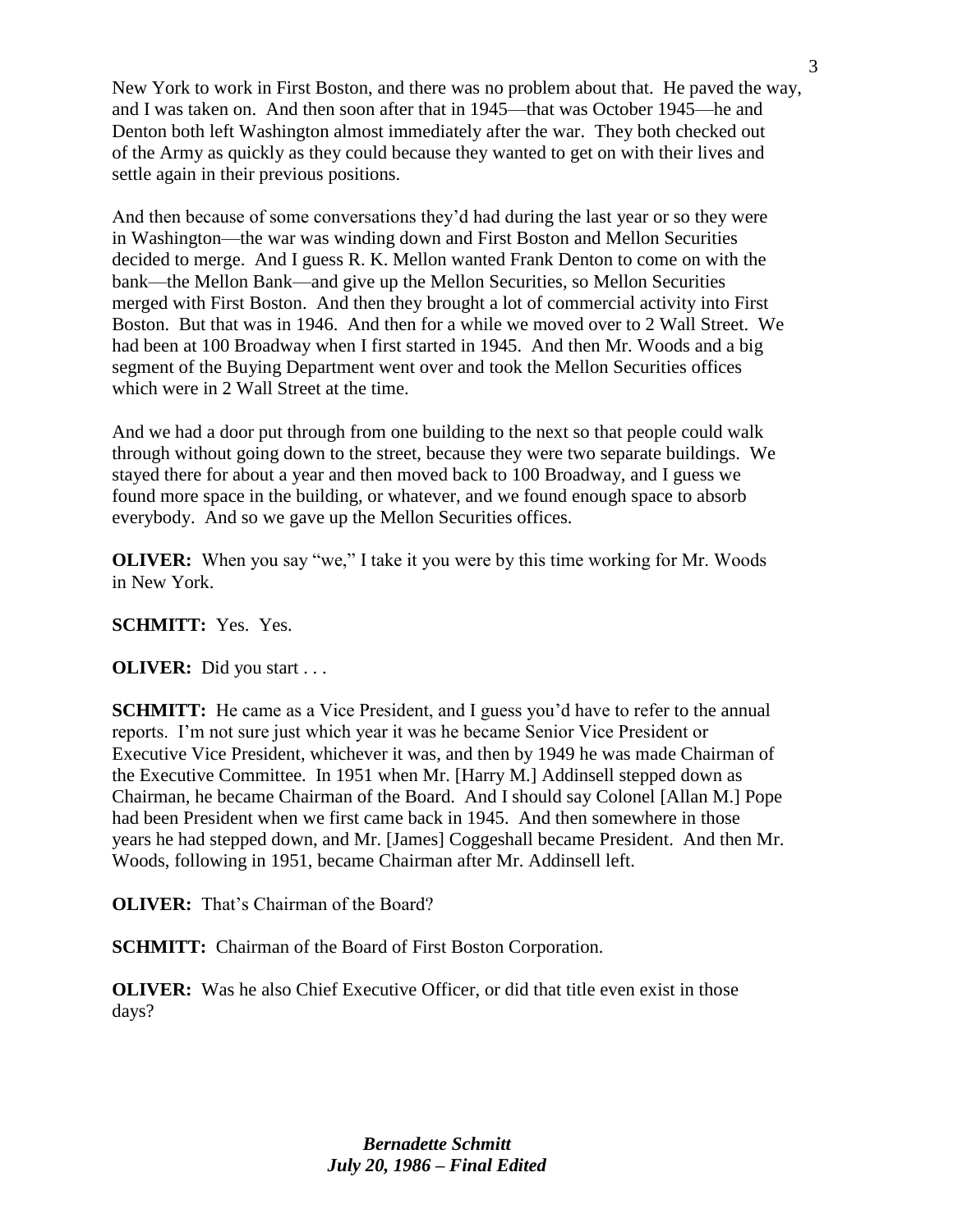**SCHMITT:** As I recollect, it didn't exist formally in those days. I've been aware of the CEO, Chief Executive Officer, designation of title as such only in the past 10 to 15 years, if that long, but it may have existed in an informal way. I may be wrong on all this.

**OLIVER:** May I infer that the fact that Frank Denton and George Woods worked closely with each other during the war may have had some effect on increasing the probability of the merger between Mellon Securities and First Boston? Did Mr. Woods have a major hand in that merger?

**SCHMITT:** Yes, I think so. They had their problems. R. K. Mellon had changes that he wanted to make in the Mellon Bank. He wanted Frank Denton to be there beside him. I think Frank Denton was always Vice Chairman of Mellon Bank from that time on, and R. K. was always the Chairman. I think he just wanted to have Frank Denton working more closely with him in the bank, and the Securities went to First Boston. That seemed to be a good merger.

**OLIVER:** I'm not totally clear about the relation between Mellon Bank and Mellon Securities. Was Mellon Securities a part of the Mellon Bank during or before the war, with offices in New York?

**SCHMITT:** I guess so. No, well, they had a branch in New York, but their main offices were in Pittsburgh. And I don't know too much of the previous background of Mellon Securities. You know, there was the banking law back in 1933. Was it 1933? And I don't know how that fits in, whether Mellon Securities was a separate, completely separate entity. It must have been. I don't know whether there was some legal reason for them to close that office.

## **OLIVER:** Sure.

**SCHMITT:** Frank Denton's no longer around. He died the same year Mr. Woods did, as a matter of fact.

**OLIVER:** Well, let us move forward closer to the Woods years in the World Bank. What can you say about Woods' work for the World Bank as a consultant and visits to India and that sort of thing in the fifties?

**SCHMITT:** Well, only that he and Mr. Eugene Black had been good friends. I'm not sure whether Black—was he with Harris-Forbes, or Chase-Harris-Forbes?

**OLIVER:** It is my understanding that he worked in the Atlantic office of Harris Forbes at one point in the late twenties.

**SCHMITT:** Harris Forbes. Is that what it was? It was before I joined First Boston, so I was a bit hazy on just how he fitted into the Harris-Forbes/Chase-Harris-Forbes/First Boston picture.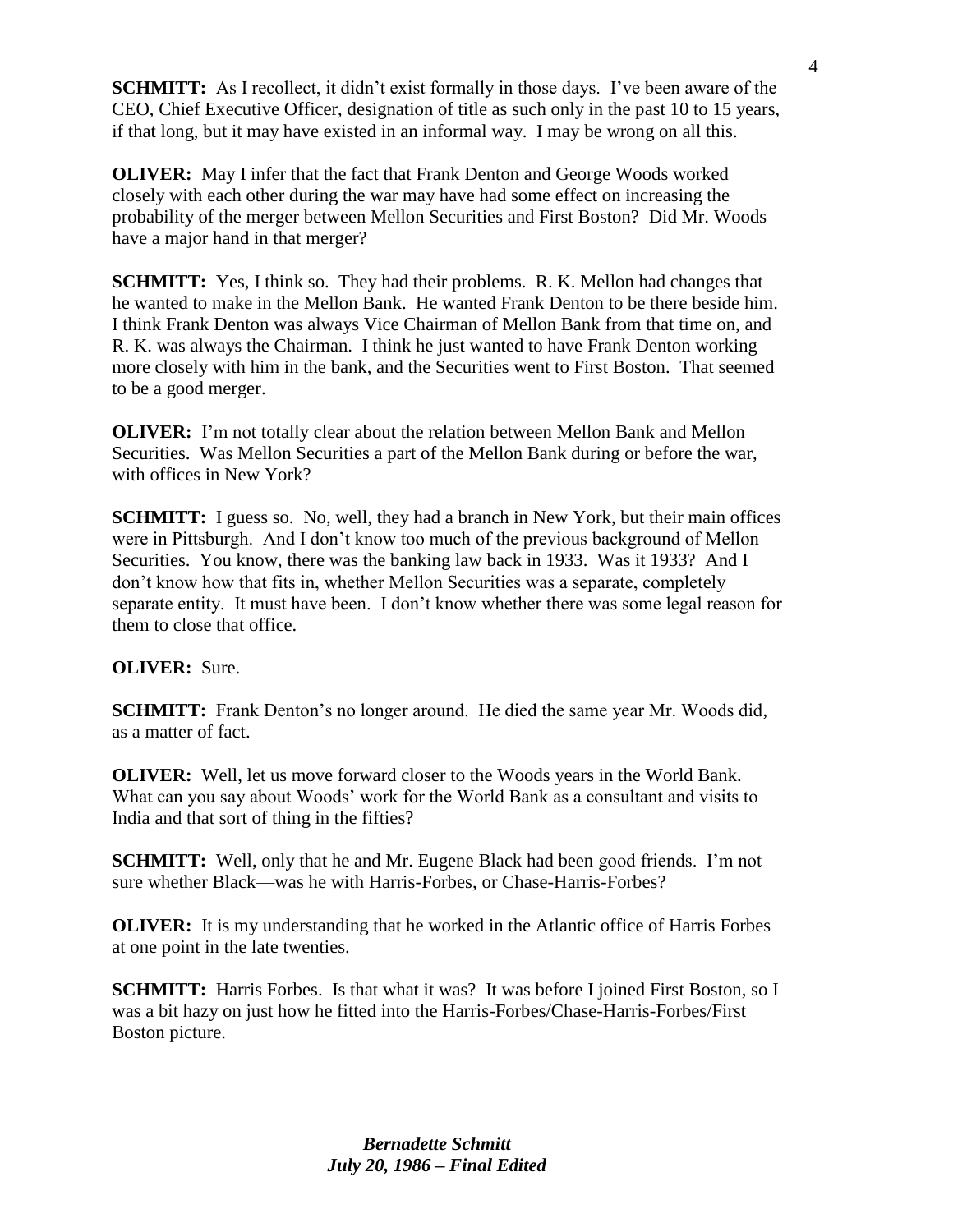**OLIVER:** It is my impression that Mr. Black and Mr. Woods did know each other in the late twenties, but how well they knew each other and whether they were close friends or not, I just don't know. And I take it you don't either.

**SCHMITT:** I don't really know, except I know they were friends and the Black name was—well, by 1949 he was with the World Bank, and I guess the relationship did go back to the late twenties.

**OLIVER:** In any event, First Boston together with Morgan Stanley was a major underwriter for World Bank bonds from the very beginning. So it would have been a very natural thing for Mr. Black, first as Executive Director of the Bank and then as President of the Bank, to be in close touch with a major officer of one of the major underwriting firms.

**SCHMITT:** Yes. And by reason of being underwriters and bankers in an important way, Mr. Woods was invited to the Annual Meetings of the World Bank, and got acquainted with a lot of the financial people, and then he was sent on two or three missions during the fifties by Mr. Black. He went over to help settle the Suez Canal matter, and he set up—or helped to establish or develop—the steel industry in India. And . . .

**OLIVER:** Do you happen to know whether or not he ever went to India solely for First Boston, wholly apart from being on missions for the World Bank?

**SCHMITT:** I don't think so. No, I don't recollect that he went on First Boston business specifically, but that goes pretty far back, and my memory may be hazy on that. I think his first major trips to India were on World Bank business in maybe 1952. He was recruited to go to India and talk to the Tatas, the Tata Steel and India Steel—excuse me, the ICICI [Industrial Credit and Investment Corporation of India] in India.

**OLIVER:** What can you say about Mr. Woods becoming President of the World Bank?

**SCHMITT:** Well . . .

**OLIVER:** What can you say about those events?

**SCHMITT:** Well, I guess it didn't surprise anybody really when Mr. Black stepped down to have him—I expect he put Mr. Woods' name in nomination for the job. And just the prior year his name had been put forward for the Agency for International Development. And that had moved along to a certain point, and then was sort of a red herring that was thrown out. And then the newspapers picked up the Dixon-Yates matter, and things got kind of hot. Mr. Woods wasn't embarrassed about Dixon-Yates because there was nothing to that. There was, you know, no indictments or anything. It was just a lot of fuss about nothing, but it was reported in the papers and in connection with the AID job it . . . There were too many anti-Woods things in the papers, and it was all political, but still he finally sent a message to the President, Mr. [John F.] Kennedy, and said he wanted to withdraw his name.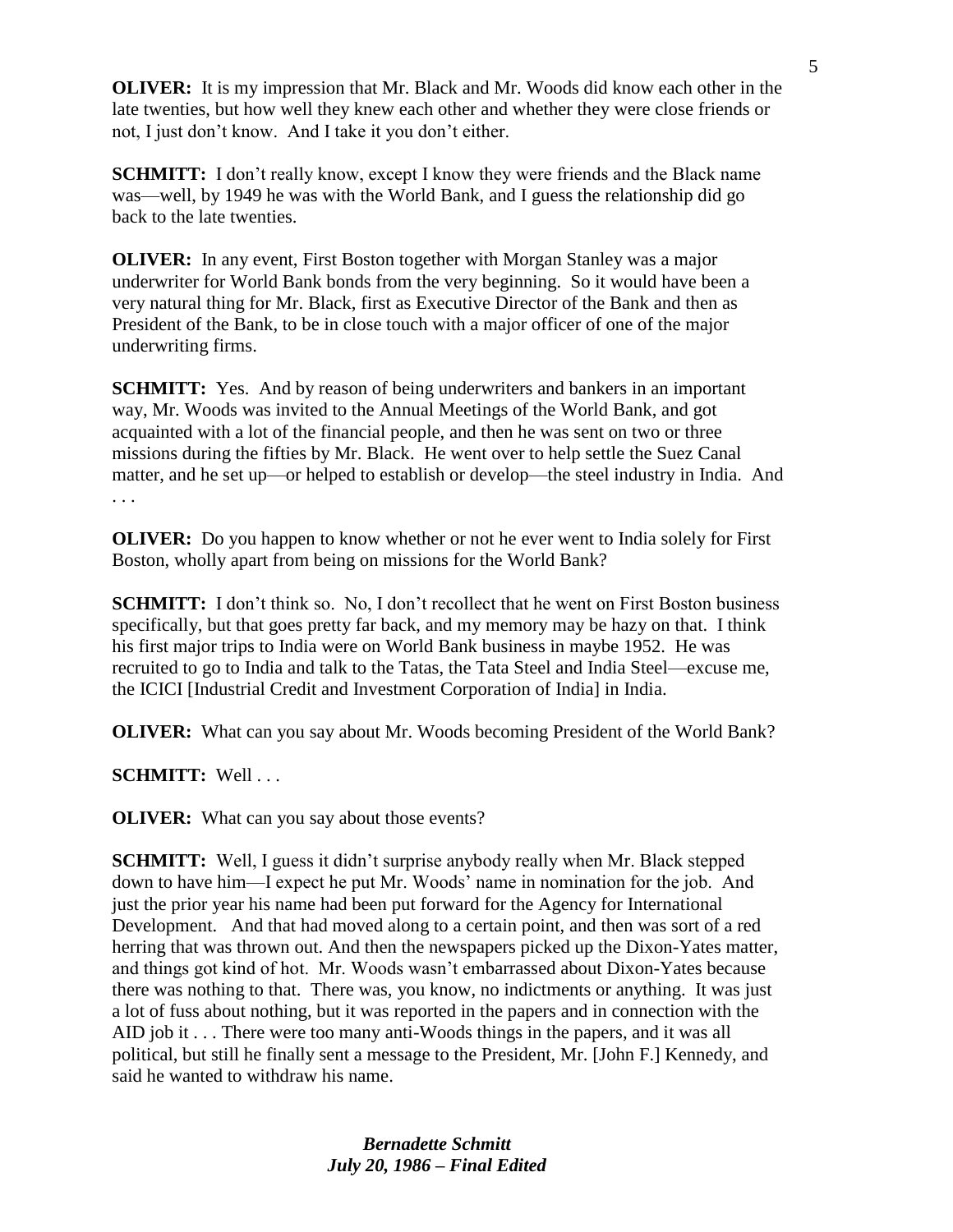**OLIVER:** Well, so Mr. Woods accepted the job of President of the World Bank, and you came with him down to the Bank?

**SCHMITT:** Yes. Mr. Black's two secretaries stayed on. Mr. Black talked to Mr. Woods about that and Marie Linahan and Connie Ladue both stayed on. He had done some traveling with George Wishart and asked George Wishart to stay on, or come on with him as his personal assistant. The [International Monetary] Fund had that system of personal assistant to the head of the Fund and also the World Bank, so Mr. Wishart served for several years in that position. And he wanted to pick up his life in Europe, and so he was transferred to the Paris Office. Then he was succeeded by Rainer Steckhan. He was with Mr. Woods, and I think stayed on for a while with Mr. [Robert S.] McNamara as his personal assistant.

**OLIVER:** Can you say anything about the relation between Mr. Woods and Mr. Black after Mr. Woods became President?

**SCHMITT:** I think it was very good. Mr. Woods was a firm believer in consulting with somebody such as Mr. Black or anybody who would be able to help him in his job in the World Bank. Certainly Mr. Black had more background in the Bank than anyone he knew in the recent history, and so he consulted with him frequently. As far as I know, he telephoned or met with him either in New York or Washington. Mr. Black was a regular in Washington. And I think they had a very good relationship.

**OLIVER:** Mr. Black became sort of an adviser on overseas development issues to President [Lyndon B.] Johnson. This would have been 1965, 1966, that kind of period?

**SCHMITT:** Yes, but right from the start Mr. Woods—in my recollection he would consult regularly with Mr. Black because of his background.

**OLIVER:** Sure. And Mr. Black had consulted with Mr. Woods a fair amount during the time that Mr. Black was President.

**SCHMITT:** Probably insofar as he was the banker. I mean one of the bankers. First Boston, that is, and Morgan Stanley. There was a lot of consulting and business back and forth with the Bank and these two investment banking firms. So they consulted frequently on financial matters.

**OLIVER:** Some people have said that Mr. Black became annoyed when Mr. Woods decided to change the firm that did the travel services for the Bank away from American Express and to Thomas Cook. Were you aware of that?

**SCHMITT:** We didn't go to Thomas Cook.

**OLIVER:** Oh.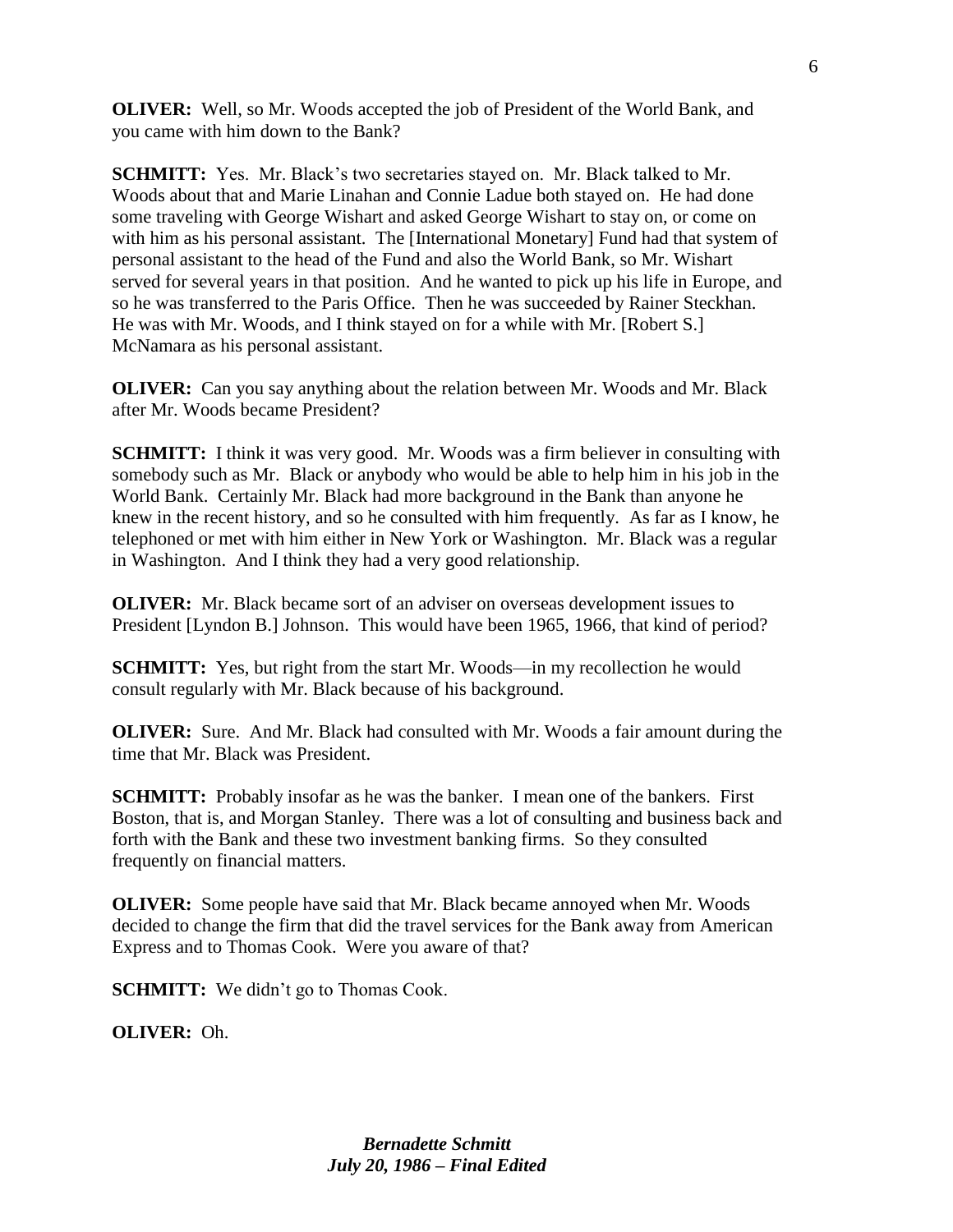**SCHMITT:** No, we set up our own—they might have Thomas Cook now, and I think they went back to American Express. I'm not sure what happened after that, but I think the Monetary Fund had Thomas Cook, if I remember correctly. But, now, Mr. Woods wanted to set up the Bank's own travel section. And it worked quite well for a long time, and then I guess after Mr. Woods left and the Bank was expanding very, very rapidly. Mr. [William C.] Hauenstein and some other people had been in that division and had built up this department. They had their own travel people, and I suppose they went outside to American Express at times. Anybody on a trip could consult with American Express or other travel agencies while on the trip. But basically all the travel was handled in the Washington office of the World Bank. And then, you know, we didn't have the worldwide facilities that an American Express or Thomas Cook would have so . . . I may be wrong on a lot of this, too.

**OLIVER:** I'm just asking you for your recollections, in any event.

**SCHMITT:** Mr. Woods had gotten sort of disenchanted with American Express a couple of times when he was traveling and before he went to the World Bank, and I guess he felt they'd sort of failed him. And so he thought it was worth a try to set up our own travel agency. One of the things he did at one point was to, when the World Bank was in trouble financially for a while, cut down on first-class travel, which was sort of an accepted thing in the World Bank, I believe. But I know when I went out to Japan I traveled first class, and it was part of the whole operation.

And then I think it was after that—that was 1964—that the World Bank ran into some rough times with the IDA [International Development Association]. Replenishment and so forth.

There's always been a rivalry between the Fund and the World Bank—not at the top side, but personnel. And they'd compare notes. And the Fund does this, and the Bank does this. There were a lot of little jealousies about things such as traveling first class, which the Fund was allowed to do and the World Bank all of a sudden was not allowed to except I guess top officials who would have to be ready for a meeting almost the minute they got to their destination. And I think they were still permitted to travel first class. But they had a lot of travel arrangements where if they went right on through, I think they could travel first class, but if they went second class or economy, then they could break the trip half way and go on. So it really was fair, but, you know, it was hard to get money—they were trying to get money from the U.S. Government. And it's hard for a U.S. congressman traveling economy to run into somebody from the World Bank sitting in first class when the World Bank was trying to get funds.

**OLIVER:** And in those days the World Bank was more dependent upon new funds for the IDA replenishment from the United States Government than the Fund was because the Fund was not increasing its quotas at the time.

**SCHMITT:** Yes, exactly.

7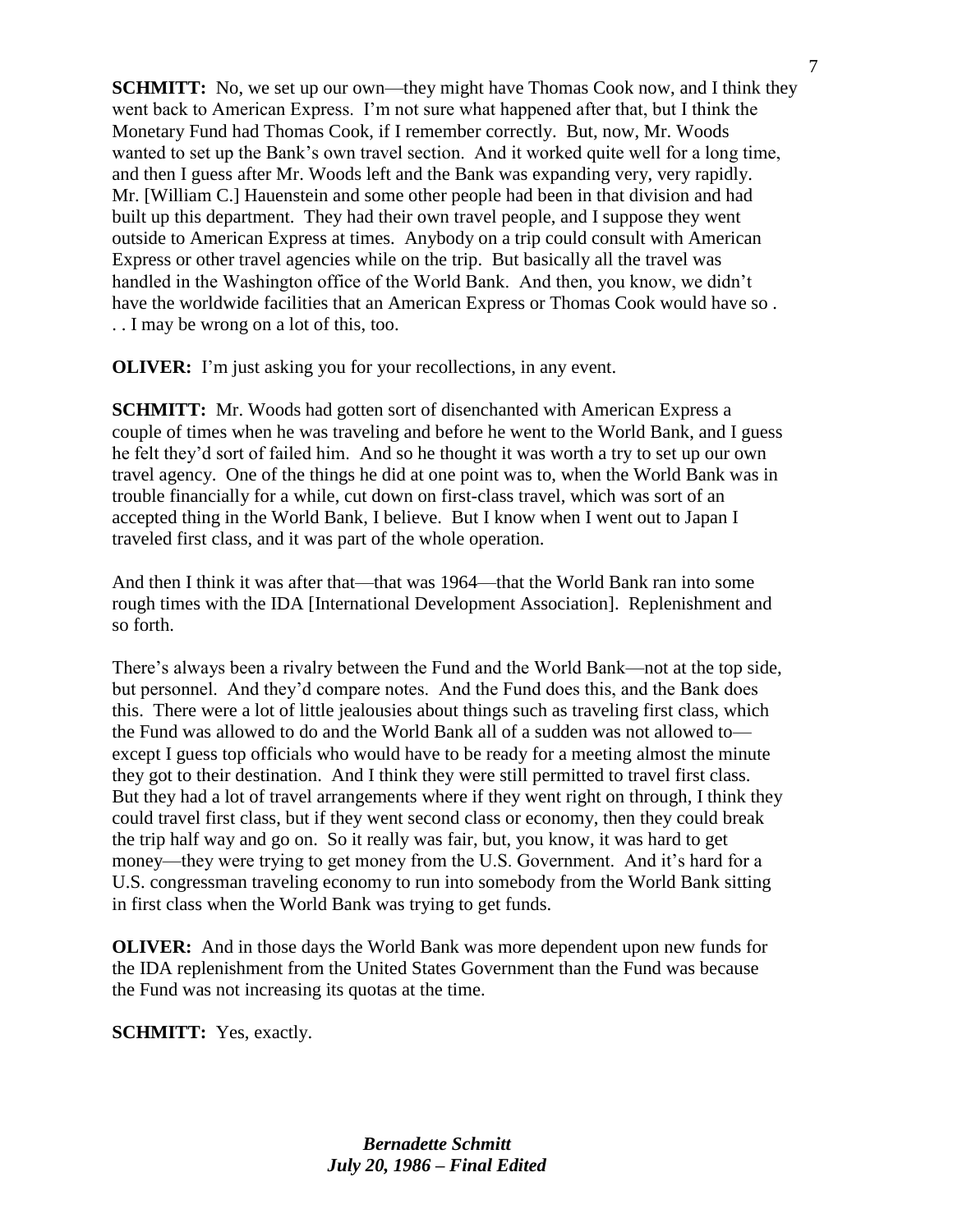**OLIVER:** Yes, I think that's a very significant point. I've also had the impression that Mr. Woods was mildly cross, at least when Mr. Black asked Mr. [Nathaniel] McKitterick to go on a mission to Asia with him at a time when McKitterick was supposed to have been a major speech writer as a consultant to Mr. Woods. Were you aware of any of that?

**SCHMITT:** Run that one past me again, because obviously I haven't heard this one.

**OLIVER:** Mr. McKitterick was a consultant to Mr. Woods.

**SCHMITT:** Yes.

**OLIVER:** As a speech writer.

**SCHMITT:** And Mr. Black . . .

**OLIVER:** And Mr. Black was asked by the Johnson Administration to do a major tour of Asia, and Mr. Black asked Mr. McKitterick to go with him on . . .

**SCHMITT:** Without consulting with Mr. Woods or ...

**OLIVER:** Well, apparently there was some discussion between Mr. Black and Mr. Woods about releasing McKitterick to do this work, but it is my impression that while McKitterick was allowed to go, so to speak, it upset Mr. Woods that this happened.

### **SCHMITT:** Oh.

OLIVER: It just doesn't ring any bell with you at all?

**SCHMITT:** Not really, because this was behind the scenes. Mr. Woods did an awful lot of work in person. Person-to-person meetings and on the telephone. I know they had a lot of listening devices in the World Bank at one time. And I don't know whether that system still goes, but I guess they have them in all the government offices. And Mr. Woods didn't really like that very much, and he told us to cool it. But it was a system that was accepted in the World Bank, and everybody else had their secretary's one ear to . . . and with this little button you push you can't tell it was anybody else on the phone. And Mr. Woods always liked to feel if he was on a phone call that it was a private conversation.

**OLIVER:** This wasn't for taping purposes like the [Richard M.] Nixon tapes in the White House later?

**SCHMITT:** Oh, no, no, no. No, as far as I know there were never any tapes in the World Bank.

**OLIVER:** It was just a matter . . .

**SCHMITT:** Maybe we should have had them. It would have saved you all this.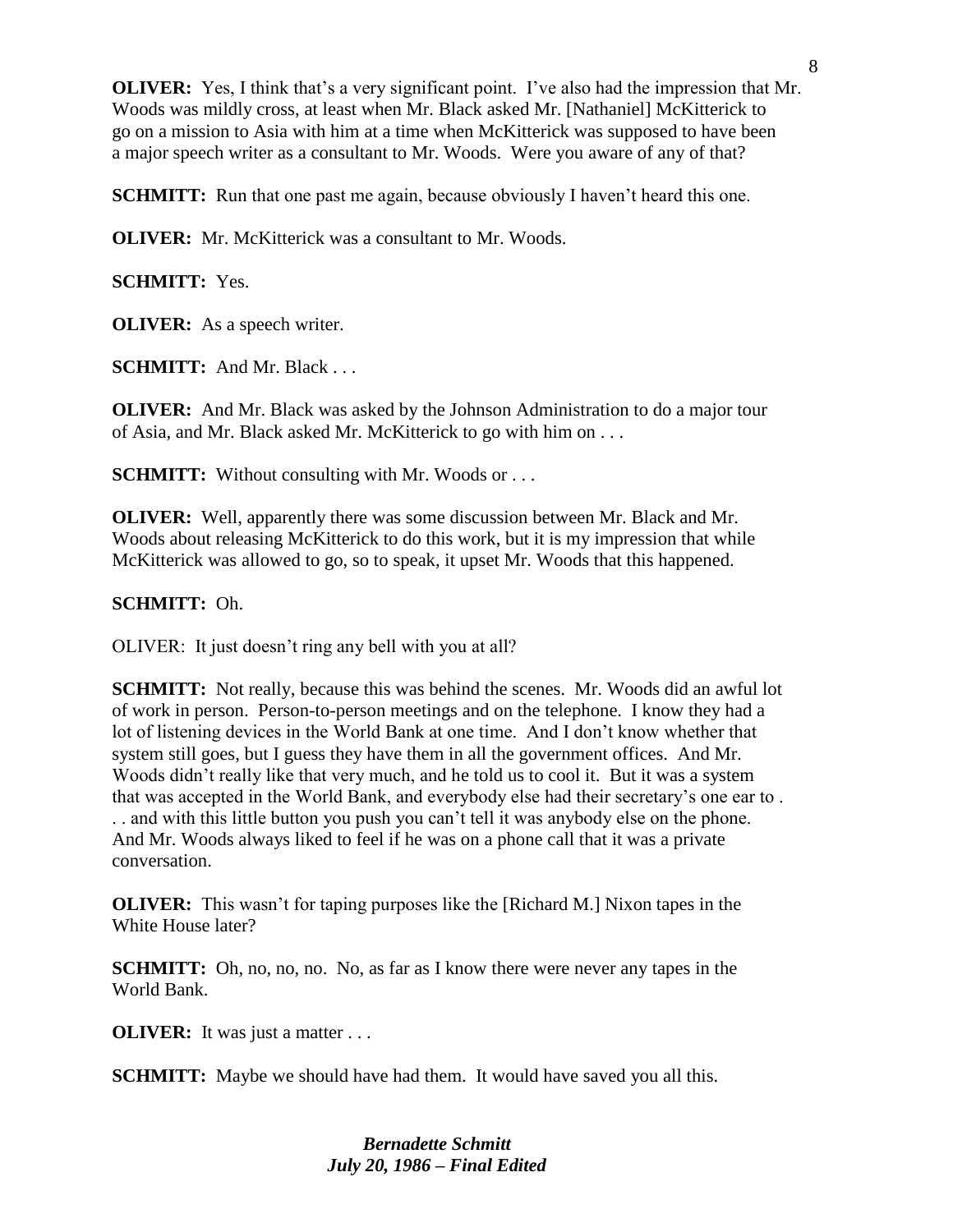**OLIVER:** It was just a matter of maybe a secretary listening to an important conversation and maybe making a few notes about it?

**SCHMITT:** Yes, see, now some of the men depended on a secretary to listen in and write down their meetings. Mr. Woods had sort of total recall on everything, and he seldom needed a prop such as a secretary to confirm that he had made a date with such and such because he was very meticulous about telling us right away if he'd made an appointment, and then it would immediately go on the calendar. So he didn't feel it was necessary to have anyone monitoring his telephone calls. And that was just a personal reaction. He never had it in his previous work.

**OLIVER:** Didn't want it in this one?

**SCHMITT:** He didn't really want it. No.

**OLIVER:** Did he make any directives on this subject to other people in the Bank or was this pretty much . . .

**SCHMITT:** No, not really, but he made it known to us in our immediate offices, and I think maybe Mr. McNamara did later on. It seems to me somebody told me that he had stopped them from using these little bugs. I mean the—not bugs, but they are little . . .

**OLIVER:** Sort of extensions?

**SCHMITT:** A little button that you—the silent listener . . .

**OLIVER:** Sure. I understand.

**SCHMITT:** I don't know. It's a dangerous thing in a way, I feel, but if everybody gets accustomed to it and if they know it exists . . . Mr. Woods didn't know it existed at first—but anyway he didn't like it, and he made it known in our immediate office.

**OLIVER:** What would a typical day be like for Mr. Woods? Would he spend a large part of the day on the telephone, plus meetings?

**SCHMITT:** A large part of the day on the telephone and the meetings. He had the President's Council which met—I've forgotten how often.

**OLIVER:** I think almost every day at something like 9:30 in the morning.

**SCHMITT:** Yes, about 9:00 or 9:30 I guess it was. Yes. And then they'd come in ready for work, and he had just enough time to get his desk set up. Every night he took a bagful of homework home with him, and I guess during the interim of his getting home what'd he leave?—about 6:00 or 6:30. I think he left fairly promptly because in Washington—see before we went to Washington he might work on into the evening until 7:00, 7:30 because there was nothing to do in between.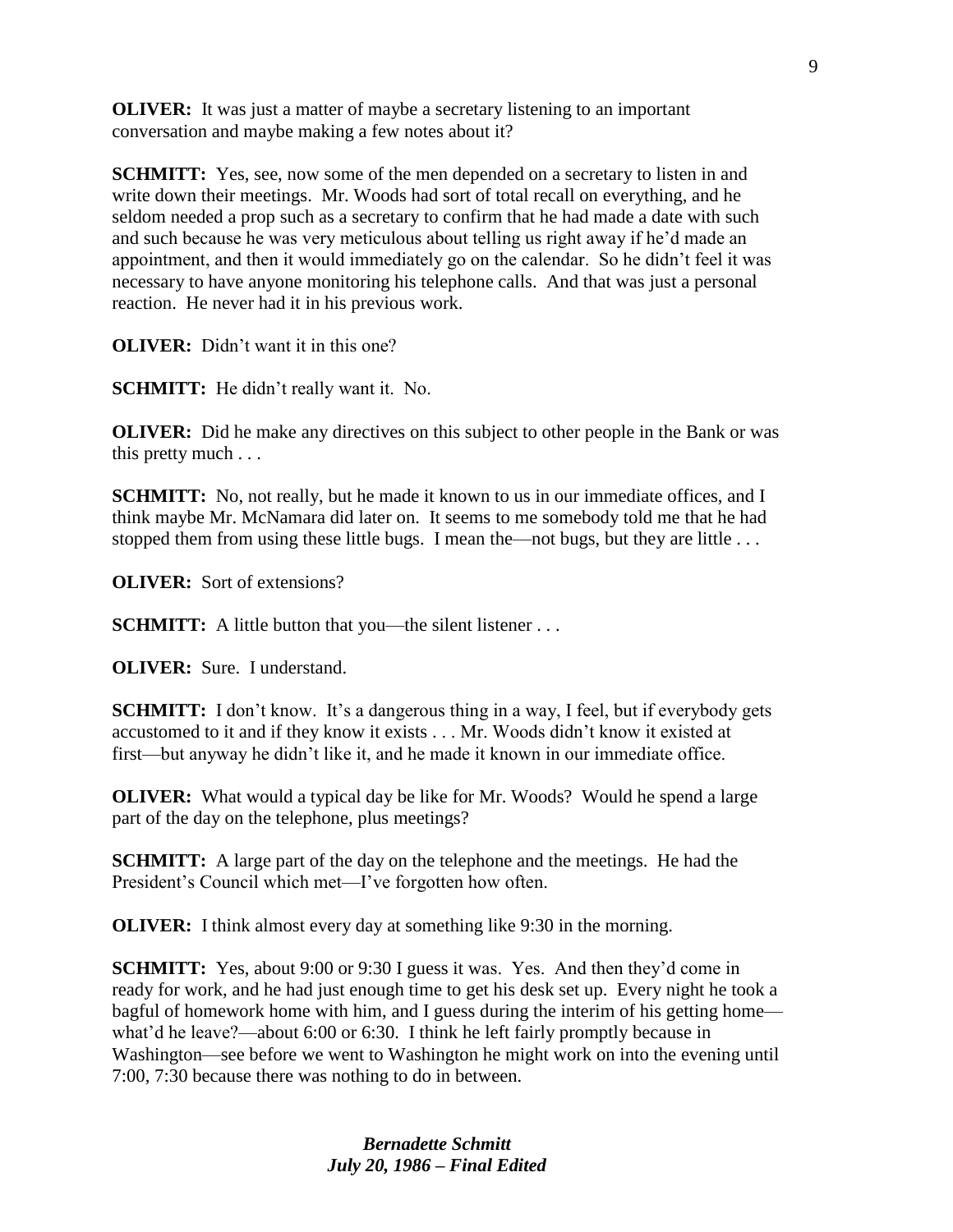And yet in Washington I think there were probably more social activities insofar as he might have to stop for a drink someplace or stop for a reception someplace. And so his time was more pressed. But I think in that way he kept a pretty regular day. I think he came in at 9:00 and left pretty promptly around 6:00. As opposed to New York, he might come in early and leave as late as seven o'clock. I seldom made any dates before seven o'clock myself.

**OLIVER:** How about weekends?

**SCHMITT:** Weekends. You mean what? Washington or here or ...

### **OLIVER:** Either.

**SCHMITT:** Well, when I first came to work for First Boston we were on a 5  $\frac{1}{2}$  day week. And so when—having been working in the Pentagon six days a week that seemed like a breeze. But then after a year or two, they cut down to Monday to Friday. I forget whether the Stock Exchange was ever open on Saturdays. I doubt it, but in any event, the office was open a half day on Saturdays. And in Washington and New York, we always had a duty person on the weekend, and if the wire room got a message through they had to call one of the secretaries to be sure somebody knew about the message. Usually it was some message from some far-off country. You know how a cablegram might be just a routine cablegram, but it very often would show up on a weekend and somebody had to know that it had come in. And very seldom any really pressing things came in over weekends. One of us was to be called. It could have been Miss Linahan, or myself, or Miss Ladue, or Mr. Wishart. Somebody, just so they had a record of it.

**OLIVER:** It is my impression that Mr. Woods kept his apartment in New York while he was President of the World Bank. Do you know whether or not he would come back to New York sometimes for weekends?

**SCHMITT:** Yes, and they always had their home available to them whenever. Yes, they would come up as often as they could or as often as necessary. Sometimes on personal matters. Sometimes to meet with the World Bank people in New York or to consult . . . if he had business at the United Nations, he would always use his apartment as his headquarters. And I can't tell you what frequency, but maybe as much as once a month.

**OLIVER:** Ah, but no more than that?

**SCHMITT:** It could have been. I just haven't gone over the records.

**OLIVER:** Sure. Did Mr. Woods, and Mrs. Woods of course, entertain a fair amount in Washington?

**SCHMITT:** Yes. Official entertainment, basically. Yes, and they had quite a social life. I've already sent the diaries that Miss Linahan was responsible for keeping—the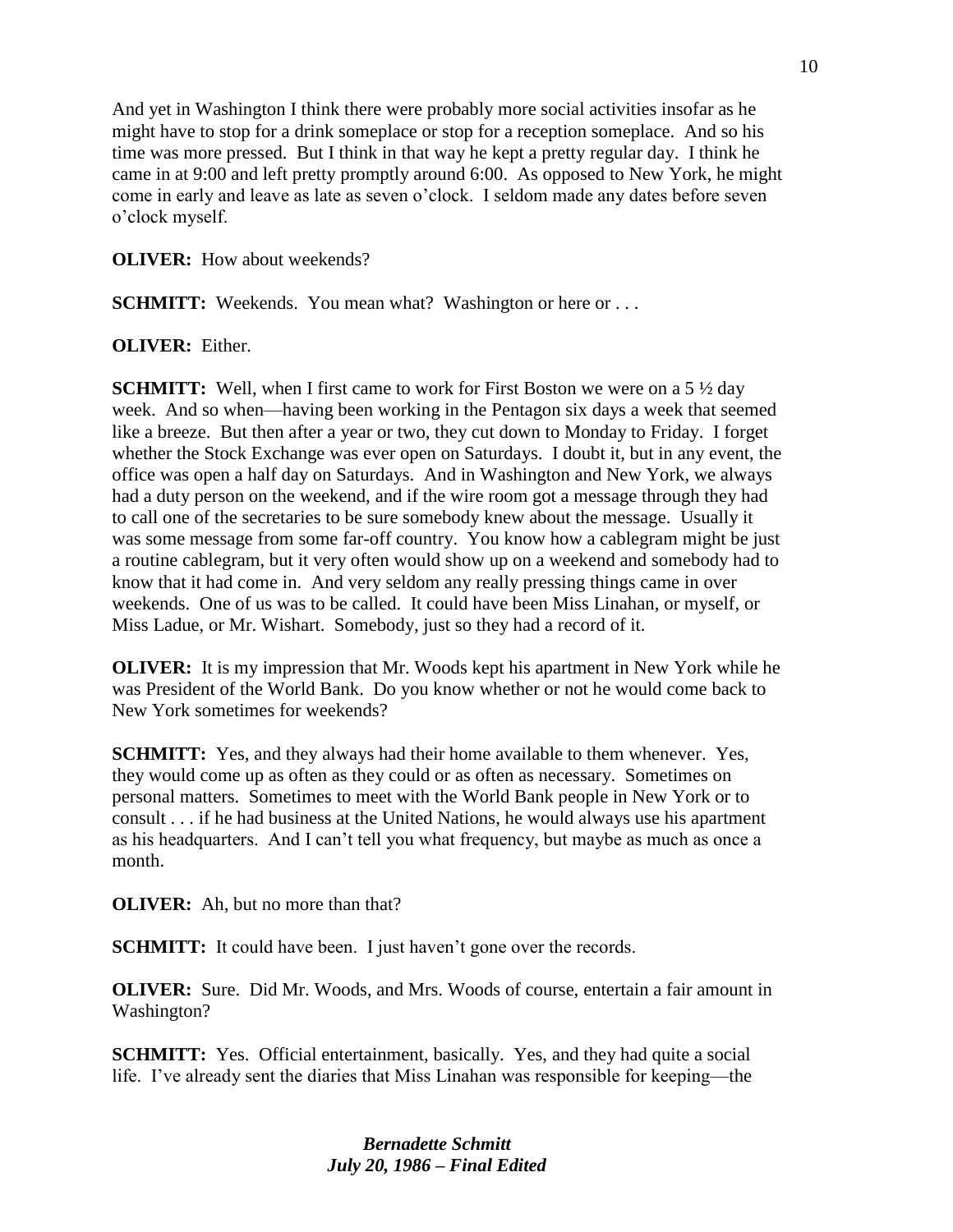social diaries for Mrs. Woods—and kept very good records of those years. And you could get a better reading on that from those diaries.

**OLIVER:** Sure. Do you know whether there are particular people in the Bank that Mr. Woods relied heavily upon for consultation about Bank business? Obviously there were the members of the President's Council. Were there others beyond that?

**SCHMITT:** Well, Irving Friedman was part of the Council. No, the Council members were the main ones. Let's see, was Martin Rosen part of that too?

**OLIVER:** Occasionally, I am told. He was not an official member.

**SCHMITT:** Yes, because he was head of the IFC [International Finance Corporation].

**OLIVER:** He was in some sense above the other members of the Council.

**SCHMITT:** Yes, and he certainly consulted with heads of departments a lot and consulted with Pierre-Paul Schweitzer a lot and just …

**OLIVER:** How about executive directors?

**SCHMITT:** Yes, he met with them regularly just as Mr. Black—Marie Linahan says Mr. Black did. But, yes, Mr. Woods continued that practice of meeting with them. If there was a particularly important loan coming up and they could discuss certain phases of the loan ahead of time to smooth the way to having things approved, answered a lot of questions ahead of time, and then it would come to the floor with the full Board.

**OLIVER:** I have been told by some that Mr. Woods' relations with some of the members of the Board became more controversial in the last two years of his term as President of the Bank. Were you ever aware of that?

**SCHMITT:** Do you know any specifics?

**OLIVER:** Well, there were more Board meetings, I take it, because there was more lending activity and more discussion of things like IDA. Because of IDA some of the directors felt that they had more authority or wanted to have more authority in the operations of the Bank than before and that on occasion Mr. Woods would answer questions or comments from directors in a rather abrupt way so that some of the directors and he seemed to have more controversy at official Board meetings in the last couple of years than had been true in the first two or three years of the administration. Were you aware of any change like this?

**SCHMITT:** Not a real change like that, but just knowing how personalities either mesh or don't mesh I think there are personality clashes very often that—and maybe Mr. Woods' problems with the World Bank and funding and things like that weighed more heavily on him. Maybe those things aggravated him, and maybe he was testier or seemingly more difficult to deal with. I don't know.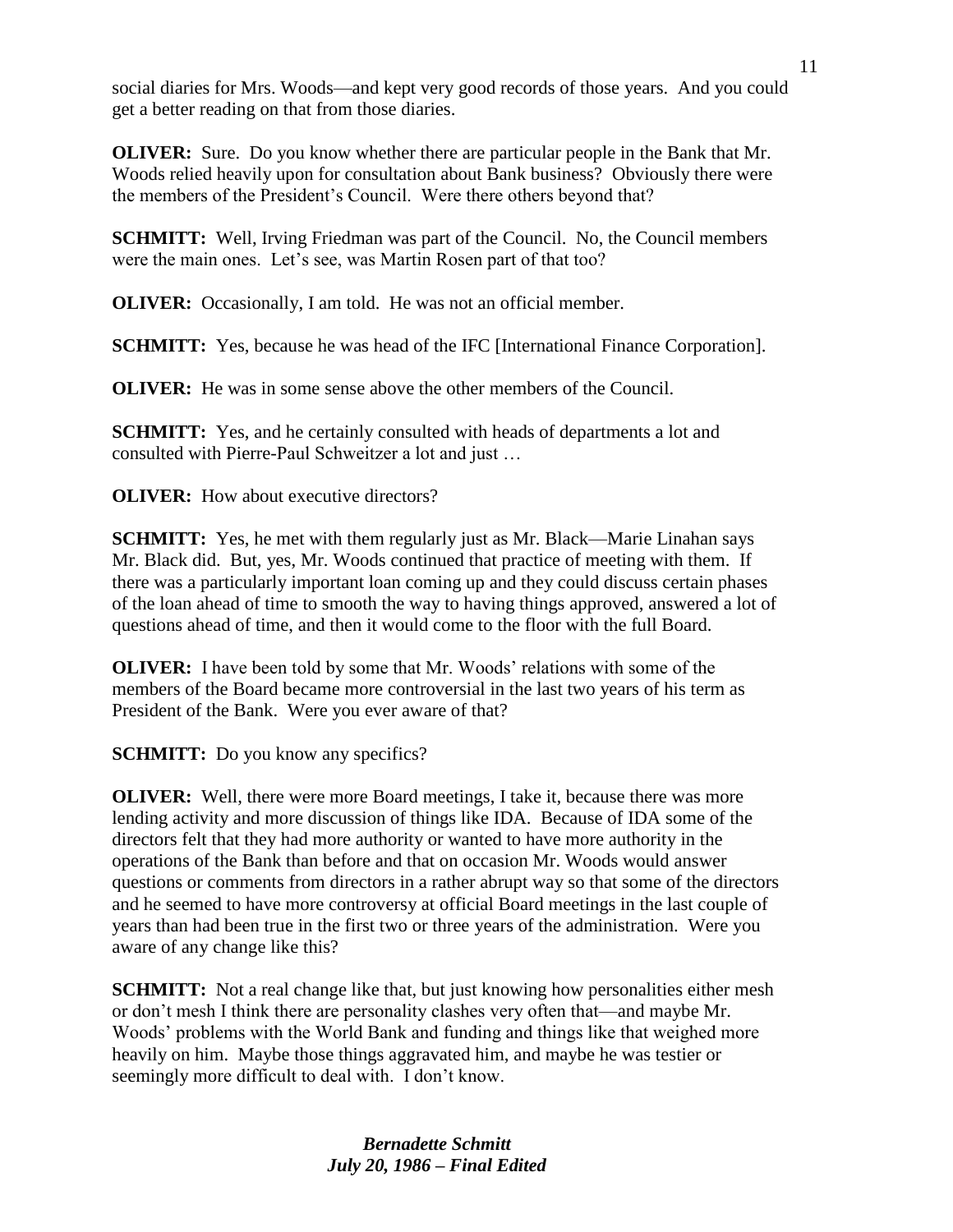**OLIVER:** It clearly wasn't apparent to you.

**SCHMITT:** Not really, no. I mean it wasn't a big issue as far as I was concerned, but I didn't sit in on meetings. And Mr. Woods was never one to sit down and talk with me. I had free access to his desk and any papers and all that. He felt that –not because it was me—but a waste of time to sit down and brief a secretary when, if she has sense at all, she can read the papers on his desk and get anything that she needed. And he wasn't one to consult with a secretary, no. He would go over papers with Mr. Wishart, his personal assistant, and later Mr. Steckhan. They were a good liaison between himself and other members of the staff, and very often he communicated through him or set up meetings with special interests through his personal assistant.

**OLIVER:** What can you say about the subject of his serving five years—one term, so to speak, and then three additional months? Do you have any idea whether at any point he thought that he would like to serve a second term as President?

**SCHMITT:** No. No. I'm sure he didn't. Unless you've heard to the contrary. I had never gathered that at all. No, I feel he went down for a five-year period, and he felt that he had moved it in a direction that he thought should be taken and that another five years wouldn't move it that much more in any other direction. So I think he was ready to step down. He was then 66, so I don't think he saw himself serving another five years and going on into the seventies. He wanted Mr. McNamara to be his successor, and then the three months into 1968, as I recollect. I think it was pretty much decided by the end of September or the beginning of October--maybe as early as the time of the Annual Meeting in Rio in 1967—that Mr. McNamara would take the job. It had been cleared with Lyndon Johnson. I think Mr. Woods was ready to step down any time that all the things could be put in motion. Mr. McNamara understandably had some loose ends to tie up in the Pentagon, to make an orderly transition from the Pentagon to the World Bank, it took that extra time.

#### **OLIVER:** Sure.

**SCHMITT:** And I think that was the only reason that you might have gotten the impression he was going to try to stay on. No, I think he was satisfied that his phase in the World Bank was finished. And he actively sought somebody to take his place.

**OLIVER:** Do you know whether he actively considered people other than Mr. McNamara as his successor?

**SCHMITT:** Well, I'm sure he did, but I couldn't name one of them, really.

#### **OLIVER:** Sure.

**SCHMITT:** So much of that too was—I'm sure he probably consulted with Eugene Black at the time.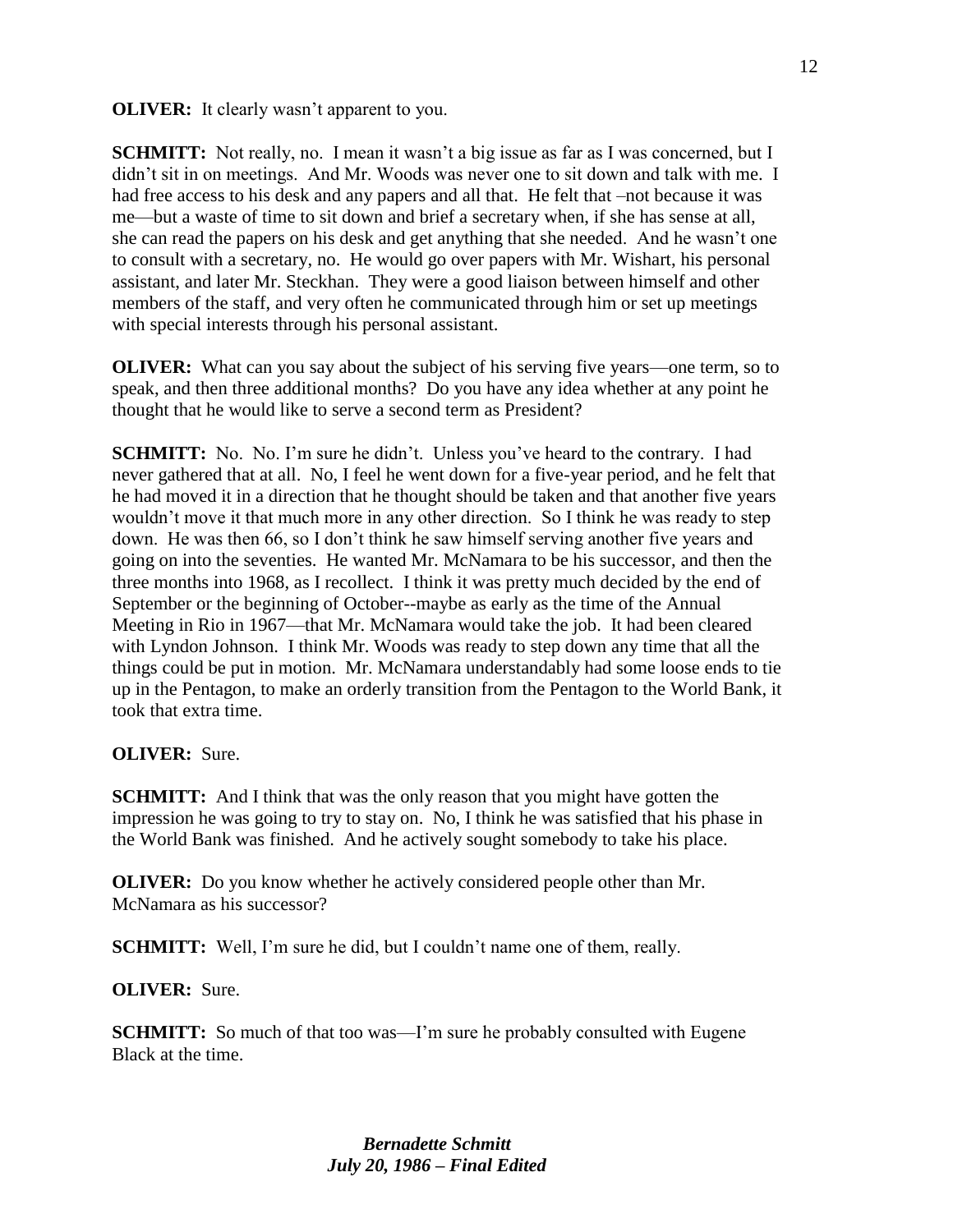**OLIVER:** Well, I'm now about to ask you about trips. Could you say a word about the reason for the trips and how often Mr. Woods went on trips?

# **SCHMITT:** Yes.

**OLIVER:** Just tell a little bit about the trips in general.

**SCHMITT:** Well, the trips were set very often with whole staff. If he was going to India, for instance, they'd have the staff like Mr. Peter Cargill or Mr. [Gregory] Votaw or members of the Bank staff who were following a particular issue in a particular country, and they might precede him to that particular country and set up meetings with the government officials. And I can't tell you exactly how often he went on trips. Sometimes he would take a briefer trip, and Mrs. Woods would not go along. As you've seen from her journals, those were the major trips that they made. And he made certain trips to give a speech, and they weren't the kinds of trips where Mrs. Woods—if she did indeed go with him—where she'd write a journal. But when she went on a trip of any length, she usually did write. She'd take his Dictet machine along and dictate into that. And now I can't get her to even do a little tape like yours.

### **OLIVER:** Did you go on any trips?

**SCHMITT:** No, I never went on any trips except the two trips on World Bank Annual Meetings, and they were keenly interesting. Basically it was like being back at home because he tried to run the office and keep the day-to-day business going also within limits. But they were very interesting in both cases. I went to Japan in 1964. And I guess I had about one week more than the length of the meeting for vacation and went to Hong Kong and saw a little bit of Tokyo. And it was very interesting. And then to Rio in 1967. It was another work meeting.

**OLIVER:** Sure. I've been told, but I can't remember by whom, that not infrequently the Woods took their own bottled water with them on the trips.

**SCHMITT:** Probably.

**OLIVER:** It's not something that you ...

**SCHMITT:** No, I just wasn't really aware of the particulars of their luggage, but it doesn't surprise me because Mrs. Woods has always been an advocate of drinking Evian or any of the waters that are bottled in any country.

**OLIVER:** Well, before I ask you a little bit about your work as secretary for Mr. Woods after he left the Bank, let me just ask are there things that I should have asked you about the Woods' years in the Bank and I haven't? In other words, can you add to the record beyond what we've been talking about?

**SCHMITT:** I don't think so. They lived in the Sheraton Park Hotel all the while they were there. They had a beautiful apartment. Mrs. Woods always wanted to be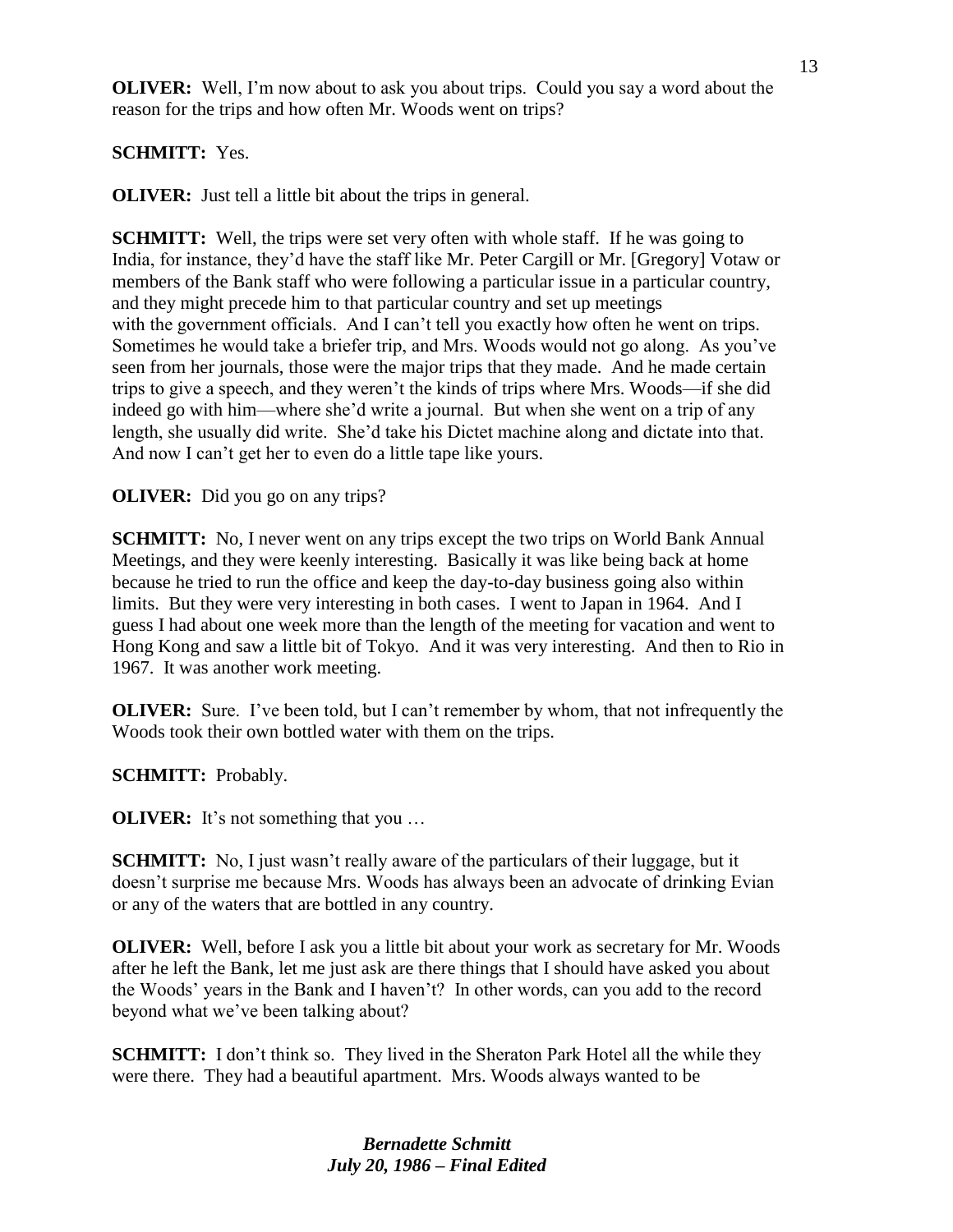surrounded by nice things, and she went down to the storage rooms and fished around until she got all the furniture that she wanted in their apartment. It was all rental, and I guess you probably know that they have a cost-of-living allowance and so forth in the Bank and then another allowance for entertaining. And that was all one of the financial arrangements.

## **OLIVER:** Sure.

**SCHMITT:** And Miss Linahan was very helpful in keeping all those records of how many people attended. It all had to be done very meticulously, and she helped Mrs. Woods on social activities along with Marjorie Billings, the lady whose funeral I attended a few years ago. She worked closely with Personnel and Staff Relations, and she helped Mrs. Woods. She was most helpful to Mrs. Woods on social events. And Mrs. Woods started a group. She felt that the ladies should get acquainted and get, you know, to help acclimate them to life in Washington. Wives of the various executives would get together regularly. Mrs. Woods was a very social person and loved getting things started.

**OLIVER:** I think she worked particularly hard at helping the wives of staff members and indeed executive directors from other countries . .

**SCHMITT:** Right, right.

**OLIVER:** . . feel at home in the Bank. Did she not?

**SCHMITT:** Yes. Yes, she did. She was very good at it, and Mr. [Bogomir] Chokel tells me the story about how she used to come to all the art exhibits. Being an artist, he's aware that she's very interested in coming to the art exhibits every year. And she kept very active. She had a nice relationship with most of the ladies in the Bank, and a lot of the wives of executive directors. She had lots of pictures. And she's kept up a relationship with so many of the wives of executive directors plus wives of ambassadors that were there in Washington during their stay.

**OLIVER:** Do you happen to remember offhand which wives on the staff she most often called upon for help?

**SCHMITT:** Do you know Mr. [Abdel Galeel] El Emary?

**OLIVER:** I know of him. I've never met him.

**SCHMITT:** She was rather close to Mrs. Shoaib, Mohamed Shoaib. I don't know all of them, but those two stand out. She advised them—Mrs. El Emary is from Egypt and Mrs. Shoaib from Pakistan. And she had special relationships with them, and I think to some degree with Mrs. [J. Burke] Knapp. Mrs. Knapp's interests lay in the theatre a lot. A lot of these people had been in Washington for years before the Woodses got there, so the old timers who were well established in Washington didn't need help as much as the newcomers and people from far away places who might need a little more help in getting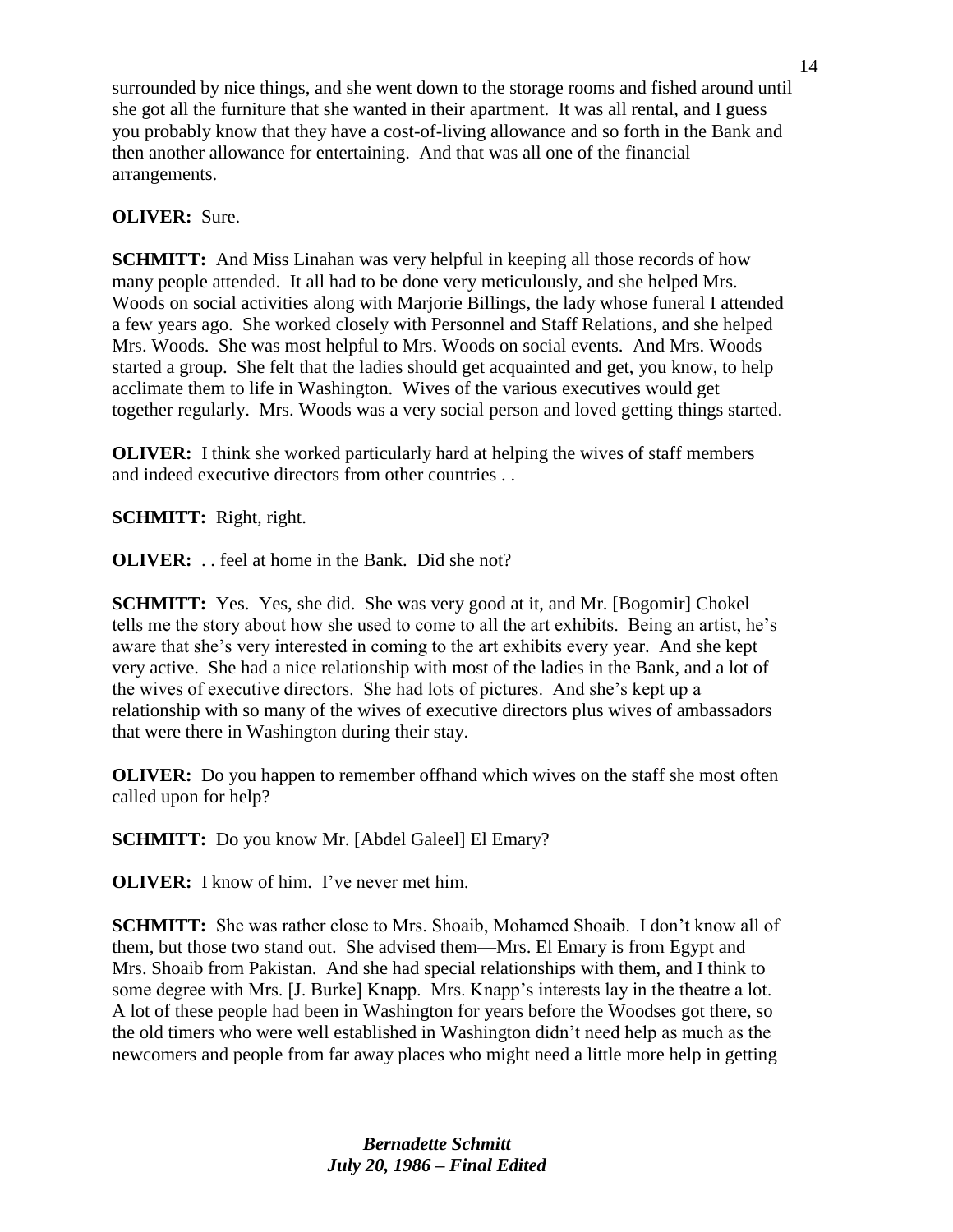acquainted and so forth. She liked particularly helping people from other countries to get established and to make friends and be included.

**OLIVER:** Mr. Woods stepped down as President the end of March 1968.

**SCHMITT:** Yes.

**OLIVER:** And stayed in Washington a couple of months I guess.

SCHMITT: Yes.

**OLIVER:** And then came back to New York. And you came to New York, too, I think.

**SCHMITT:** I came back in June that year, yes. Because there was a certain amount of carryover, and we had to get an office established in New York. He didn't want to go back to the main office of First Boston, and he . . .

**OLIVER:** Where was the main office then?

**SCHMITT:** At 20 Exchange Place. We had just moved into that building in 1962 about six months before he left. Having been Chairman for a number of years, he didn't want to go back and be untapped. I mean he had a feeling that he was no longer management and a lot of the young fellows who had come in when he was Chairman—he didn't want to have them feel that they had to consult with him. And so he got Mr. [Emil] Pattberg to agree to set up an office uptown, and then we found this place in 277 Park. It was a sublease in a company called Callahan Mining. And that's an interesting thing there. When in the Pentagon, we used to work with a fellow by the name of Joe Hall. I think he was a lieutenant or something like that at the time. He was then President of Callahan Mining, and we hadn't seen him in all those years, but here he was our landlord all of a sudden. It brought back a friendship from many years ago.

But anyway we stayed there then, and he could carry on whatever activities he had. He took on the Rockefeller mission when they traveled to the Latin American countries in the late sixties—1969 I think it was. And then he'd joined the staff of International Executive Service Corps. Have you interviewed Frank Pace? Well, he was with that. A lot of these things were started by the Rockefellers, one or the other. Nelson Rockefeller started the New York State Urban Development Corporation, and he wanted Mr. Woods to be Chairman of that. And then they found Edward Loeb from Boston. Well, from Boston and Yale, I guess. And he was made President of that. Do you have much on that?

**OLIVER:** Well, I have the files. I have not talked to anybody in an oral history way about that.

**SCHMITT:** Yes. And then that sort of ran into troubles in the middle seventies, I guess right about the time Nelson Rockefeller was stepping down and the city was going through a financial crisis, they suddenly hit on let's go get UDC. So that sort of fell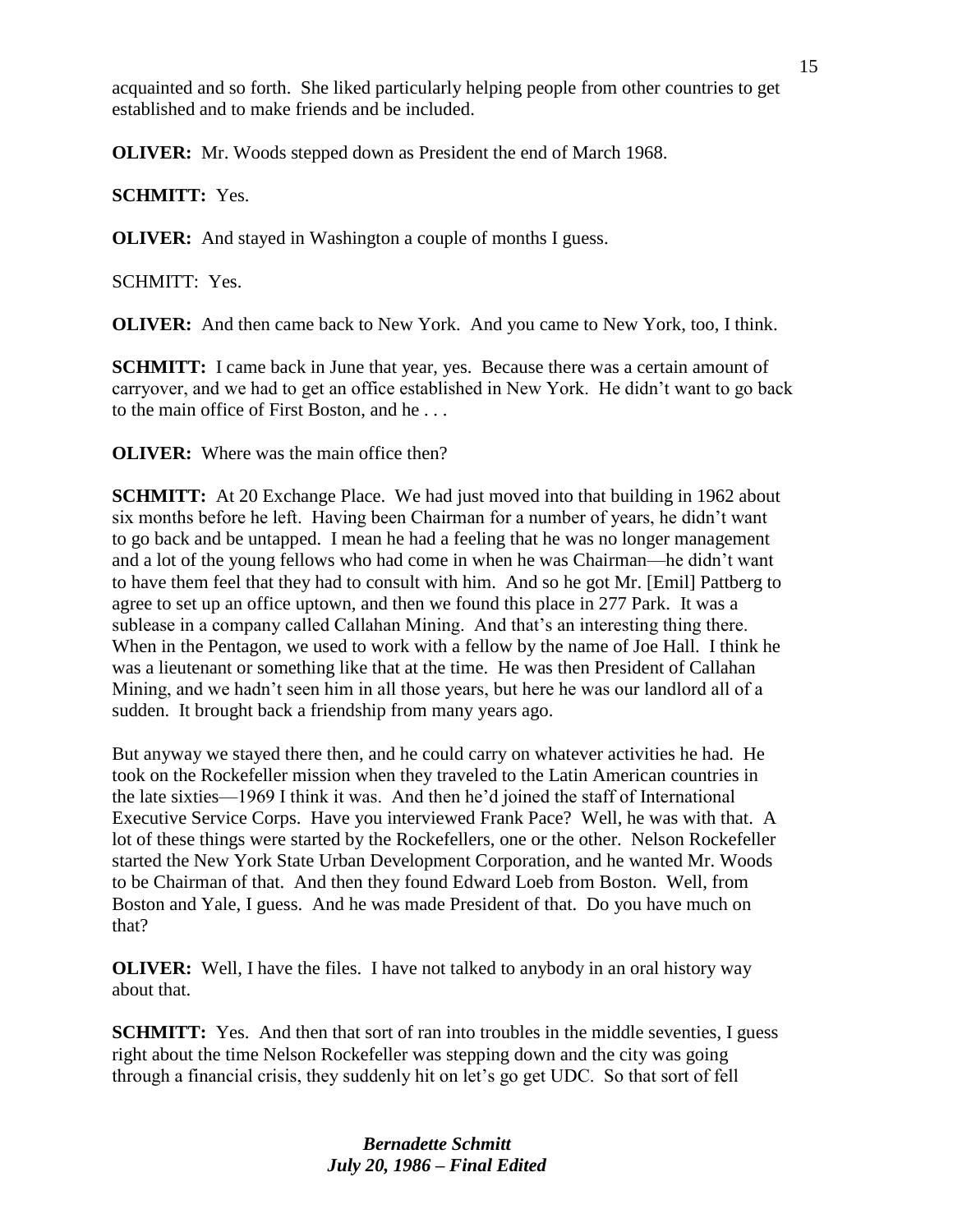apart, and there were hearings on it and everything. And I think Mr. Woods came out pretty clean on everything. It was a financial crisis, and the UDC seems to be alive and healthy today so—the city was having its financial crisis.

And then he had the Commission on Critical Choices, which Nelson Rockefeller started. And then he was on Commission on Horse Racing in New York State. The off track betting people versus the race tracks. Mr. Woods served on that committee, but I think a fellow by the name of Delafield chaired it. And I don't know if they ever—they had a report on it and everything, but I don't think—nothing changed. They still have the OTB [off track betting]. I think the Racing Commission felt that OTB was taking away from the race tracks too much and, and they probably did.

**OLIVER:** Did Mr. Woods maintain contact with people in the World Bank after he retired to New York?

**SCHMITT:** Yes, to a big degree. Mr. McNamara consulted with him some. Not a great deal. But some. And Mr. [Simon] Aldewereld and he were friends. Mr. Friedman. He, I think, purposefully stayed away from the Annual Meetings because he didn't want to be in the way. It's like you're finished with this, and you step in the background.

**OLIVER:** Did Mr. Black ever attend Annual Meetings after he stepped down as President that you remember?

**SCHMITT:** Maybe for a few years. I'm not sure. He used to show up. I don't know whether he attended the meetings particularly, but he would show up in Washington. I think there was a pretty good relationship before and during and after the World Bank years.

**OLIVER:** Did Mr. Woods ever go on any missions, so to speak, lead any missions for the World Bank after he stopped being President?

**SCHMITT:** Not really.

**OLIVER:** No.

**SCHMITT:** Then later, several years later, he got involved in the Foreign Bondholders Protective Council, and he brought that along as far as he could. But he wasn't really invited to Washington to serve on any big things in the World Bank after he left.

**OLIVER:** I think that he increased again his interest in the theater, did he not? In the years after he retired from the Bank, didn't he and Mrs . . .

**SCHMITT:** Yes, they are good theater goers. They always were. He was interested in the Repertory Theatre of Lincoln Center, which he had once been President of. He was there in the early days of that--on the Board of Lincoln Center. And then he was President specifically of the Repertory Theatre of Lincoln Center, and I think served on that even during the World Bank years.